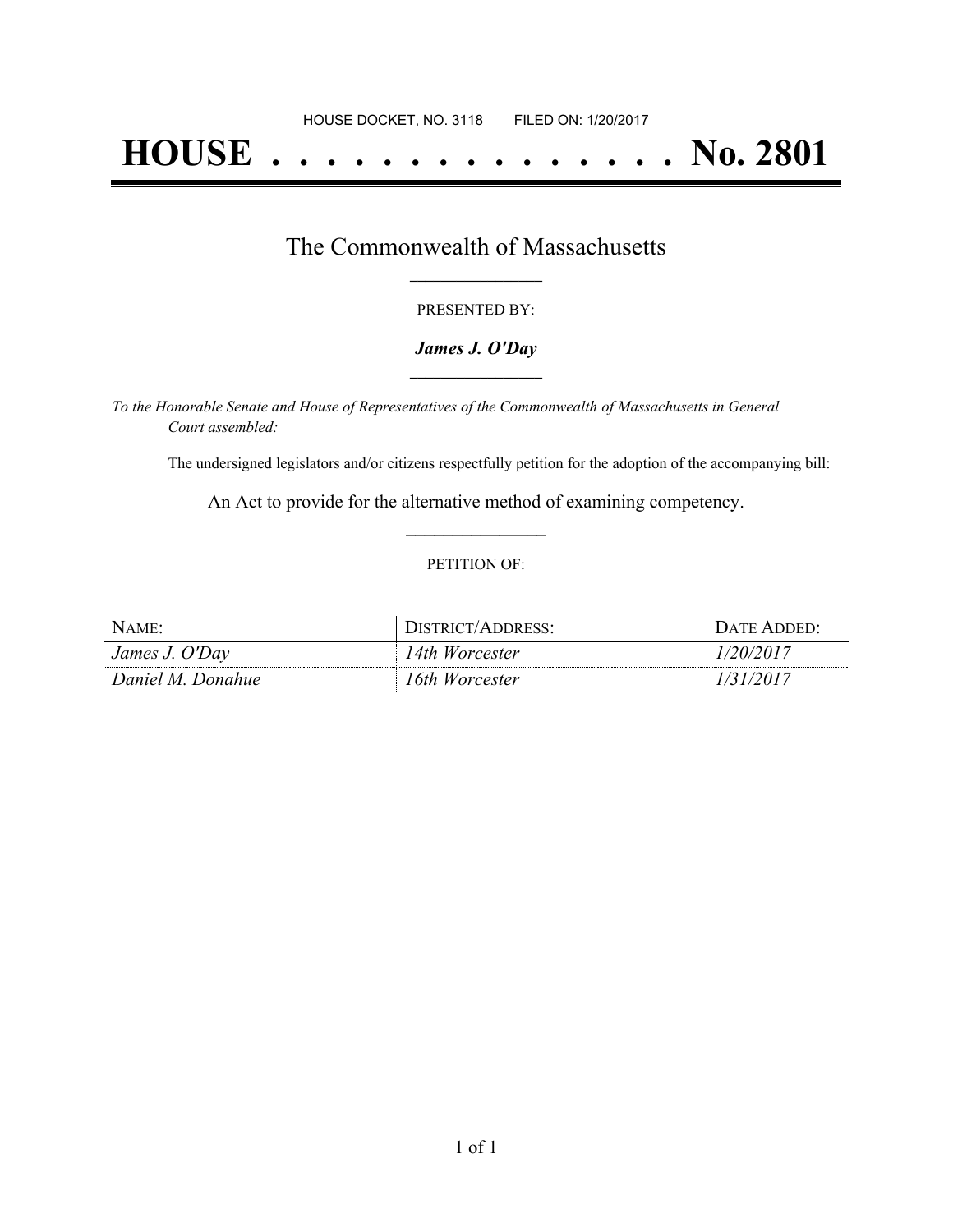#### HOUSE DOCKET, NO. 3118 FILED ON: 1/20/2017

## **HOUSE . . . . . . . . . . . . . . . No. 2801**

By Mr. O'Day of West Boylston, a petition (accompanied by bill, House, No. 2801) of James J. O'Day and Daniel M. Donahue relative to granting provisional social worker licenses under an alternative method of examining competency. Children, Families and Persons with Disabilities.

## The Commonwealth of Massachusetts

**In the One Hundred and Ninetieth General Court (2017-2018) \_\_\_\_\_\_\_\_\_\_\_\_\_\_\_**

**\_\_\_\_\_\_\_\_\_\_\_\_\_\_\_**

An Act to provide for the alternative method of examining competency.

Be it enacted by the Senate and House of Representatives in General Court assembled, and by the authority *of the same, as follows:*

| $\mathbf{1}$   | SECTION 1: Chapter 112, as appearing in the 2014 Official Edition, is hereby amended            |
|----------------|-------------------------------------------------------------------------------------------------|
| 2              | by adding the following new section:-                                                           |
| 3              | Section 132A: A provisional license shall be granted under the Alternative Method of            |
| $\overline{4}$ | Examining Competency (AMEC) to those applicants who have taken the examination for a            |
| 5              | licensed certified social worker no less then two times and failed within 15 number of points.  |
| 6              | The provisional license shall be valid for a maximum of one year. The licensee shall complete   |
| 7              | professional development, supervisory and educational requirements within no less then one      |
| 8              | year. Upon completion of the provisional license requirements the licensee shall be exempt from |
| 9              | section 132 and granted a full license.                                                         |
| 10             | A licensee operating with a provisional license under the AMEC shall maintain a                 |
| 11             | Professional Portfolio that shall include the following:                                        |
| 12             | Affidavits of understanding regarding the AMEC process;                                         |

1 of 2